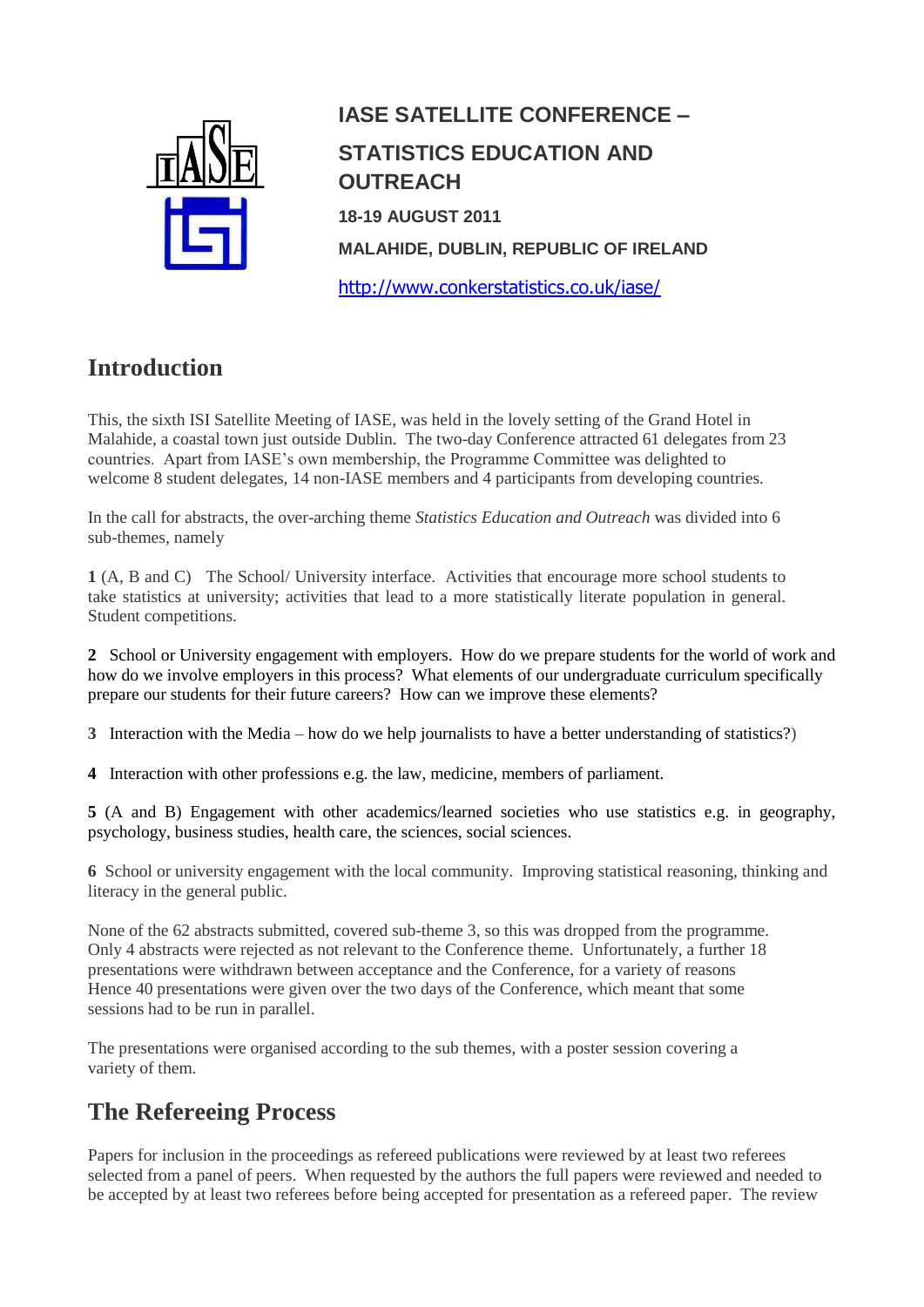process was double-blind – identification of both authors and referees was removed from the documentation. The papers that satisfied the refereeing process are designated as such in the proceedings.

The Programme Committee would like to thank the referees who gave generously of their time and expertise; of the 19 papers submitted to the refereeing process only 5 were accepted. This is partly due to the fact that while many presenters had useful and worthwhile messages to convey about *Statistics Education and Outreach*, not all were suitable as a refereed paper.

In order to reflect this and in contrast to previous IASE Satellite Conferences, presenters were not required to submit a paper beforehand, but could choose to submit either a paper or a Powerpoint presentation afterwards.

#### **Disclaimer**

The content, condition and completeness of any submission to these proceedings is the responsibility of the author(s) only.

### **Programme Committee**

Penelope Bidgood (Chair) Kingston University, UK Aisling Leavy (Local Organiser) University of Limerick, Ireland John Marriott RSSCSE, Plymouth University, UK James Nicholson University of Durham, UK

**Webmaster**

### **Referees**

Helen MacGillivray (IASE President) Queensland University of Technology, Australia

Brad Payne Conker Statistics, UK

Penelope Bidgood Kingston University, UK Ayse Bilgin Macquarie University, Australia Gail Burrill **Michigan State University, USA** Geoff Cumming La Trobe University, Australia Robert delMas University of Minnesota, USA Glenda Francis Swinburne University of Technology, Australia Iddo Gal University of Haifa, Israel Beverley Hale University of Chichester, UK Ailish Hannigan University of Limerick, Ireland John Harraway University of Otago, New Zealand Rossi Hassad Mercy College, New York, USA Kay Lipson Swinburne University of Technology, Australia John Marriott RSSCSE, Plymouth University, UK James Nicholson University of Durham, UK Brian Philips Swinburne University of Technology, Australia Jim Ridgway University of Durham, UK David Stern Maseno University, Kenya Doug Stirling Massey University, New Zealand Alexander White Texas State University, USA

In addition the Programme Committee would like to thank R Adam Molnar, from Bellarmine University, USA, for volunteering to edit check three papers where the authors' first language was not English. All the authors expressed their gratitude to Adam for improving the presentation of their papers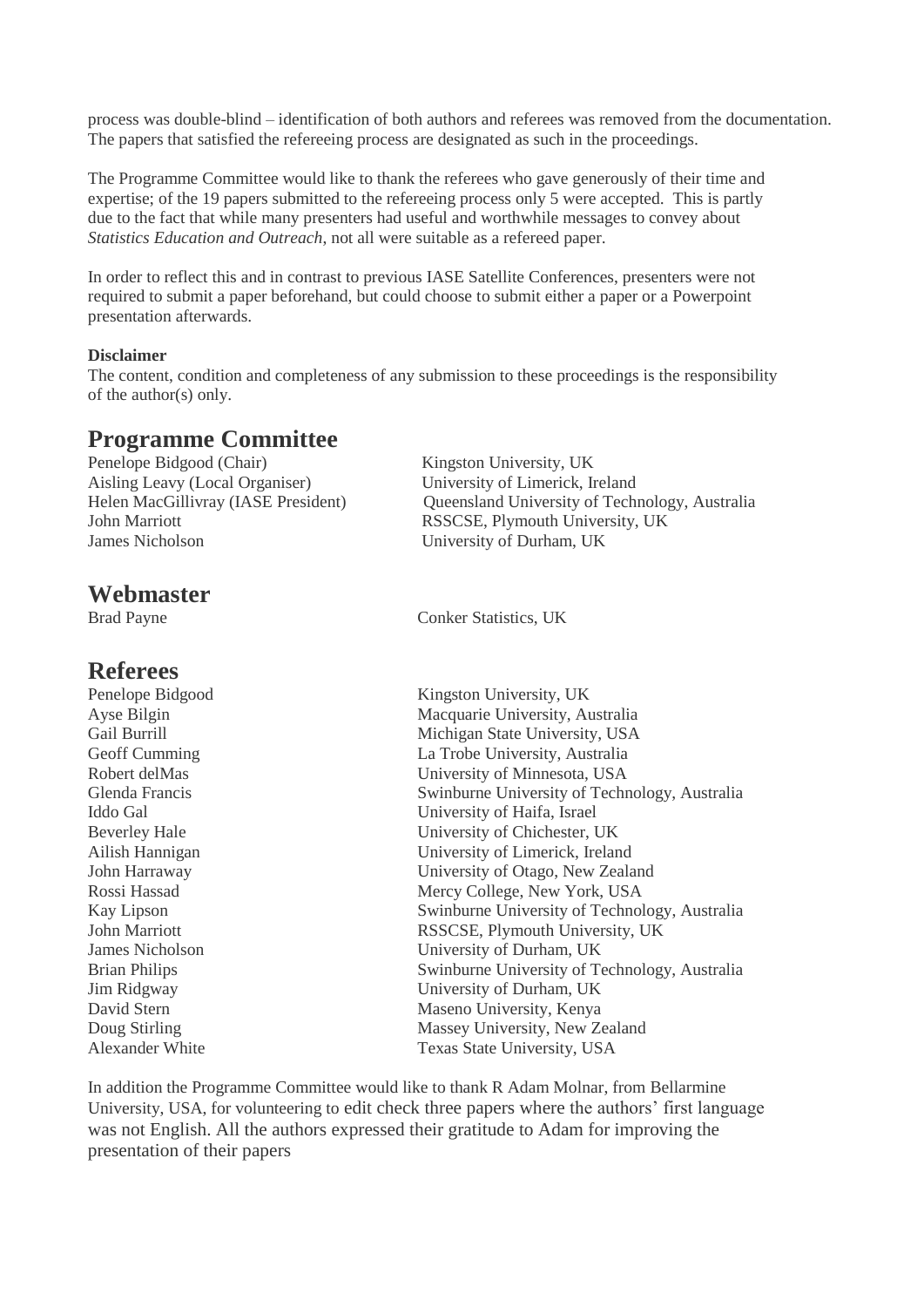## **PRESENTATIONS**

The papers and Powerpoint slides are available in pdf format. Hence they can be read but not edited. They are presented as Paper number Author(s) or Powerpoint number Author(s) according to presentation number given in the table below. Please note that1C.1 and 6.2 were each presented by two authors.

**Theme 1** (A, B and C): The School/ University interface.

**Theme 2:** School or University engagement with employers.

**Theme 4:** Interaction with other professions

**Theme 5** (A and B): Engagement with other academics/learned societies who use statistics

**Theme 6:** School or university engagement with the local community.

| <b>PRESENTERS</b>                                | <b>THEME</b>   | <b>TITLE</b>                                                                                                            | <b>FORM OF</b>                        |
|--------------------------------------------------|----------------|-------------------------------------------------------------------------------------------------------------------------|---------------------------------------|
|                                                  |                |                                                                                                                         | <b>SUBMISSION</b>                     |
| ASCARI, Barbara                                  | 1C.1           | Istat's new strategies to increase statistical literacy                                                                 | Non-refereed paper and                |
|                                                  |                |                                                                                                                         | Powerpoint slides                     |
| <b>BEDWELL, Mike</b>                             | P <sub>1</sub> | Death to the Textbook!                                                                                                  | Non-refereed paper and                |
| BIDGOOD, Penelope                                | 1A.4           | What statistics do budding teachers learn and is it adequate?                                                           | Powerpoint slide<br>Powerpoint slides |
| <b>BILGIN, Ayse</b>                              | 2.1            | Reflections on designing a statistical consulting capstone unit                                                         | Refereed paper                        |
| <b>BOROVCNIK, Manfred</b>                        | P <sub>2</sub> | Risk in Health: more information and more uncertainty                                                                   | Non-refereed paper                    |
| <b>BURRILL, Gail</b>                             | 1A.1           | The Role of Statistics in Improving Education                                                                           | Non-refereed paper                    |
| CUMMING, Geoff                                   | 5B.1           | Using forest plots to introduce meta-analysis, including simple moderator analysis, early in<br>statistics education    | Refereed paper                        |
| CUMMING, Geoff (on behalf of<br>KALINOWSKI, Pav) | P <sub>3</sub> | How do students understand confidence intervals? Identifying competing intuitions through<br>semi-structured interviews | Powerpoint slide                      |
| EASTERLING, Robert G.                            | 5B.4           | <b>Passion-Driven Statistics</b>                                                                                        | Powerpoint slides                     |
| FORBES, Sharleen                                 | 6.1            | Collaboration and cooperation: the key to reaching out                                                                  | Non-refereed paper                    |
| FRANCIS, Glenda                                  | 6.2            | Outreach through Open Education                                                                                         | Powerpoint slides                     |
| GAL, Iddo                                        | 2.2            | Using customer satisfaction surveys as a teaching resource in statistics education: Methods<br>and benefits             | Refereed paper                        |
| GARRATT, Andrew                                  | 6.3            | The Royal Statistical Society's GetStats campaign                                                                       | No submission                         |
| HALE, Beverley                                   | 5A.1           | Reaching out to the sports science setting: The impact of academic practice on students'<br>statistical literacy        | Non-refereed paper                    |
| HANNIGAN, Ailish                                 | 2.3            | Preparing students for the world of work: an evaluation of undergraduate work placements by<br>students and employers   | Refereed paper                        |
| HARRAWAY, John                                   | 1C.2           | Use of case studies and new software to motivate statistics teaching and learning at school                             | Powerpoint slides                     |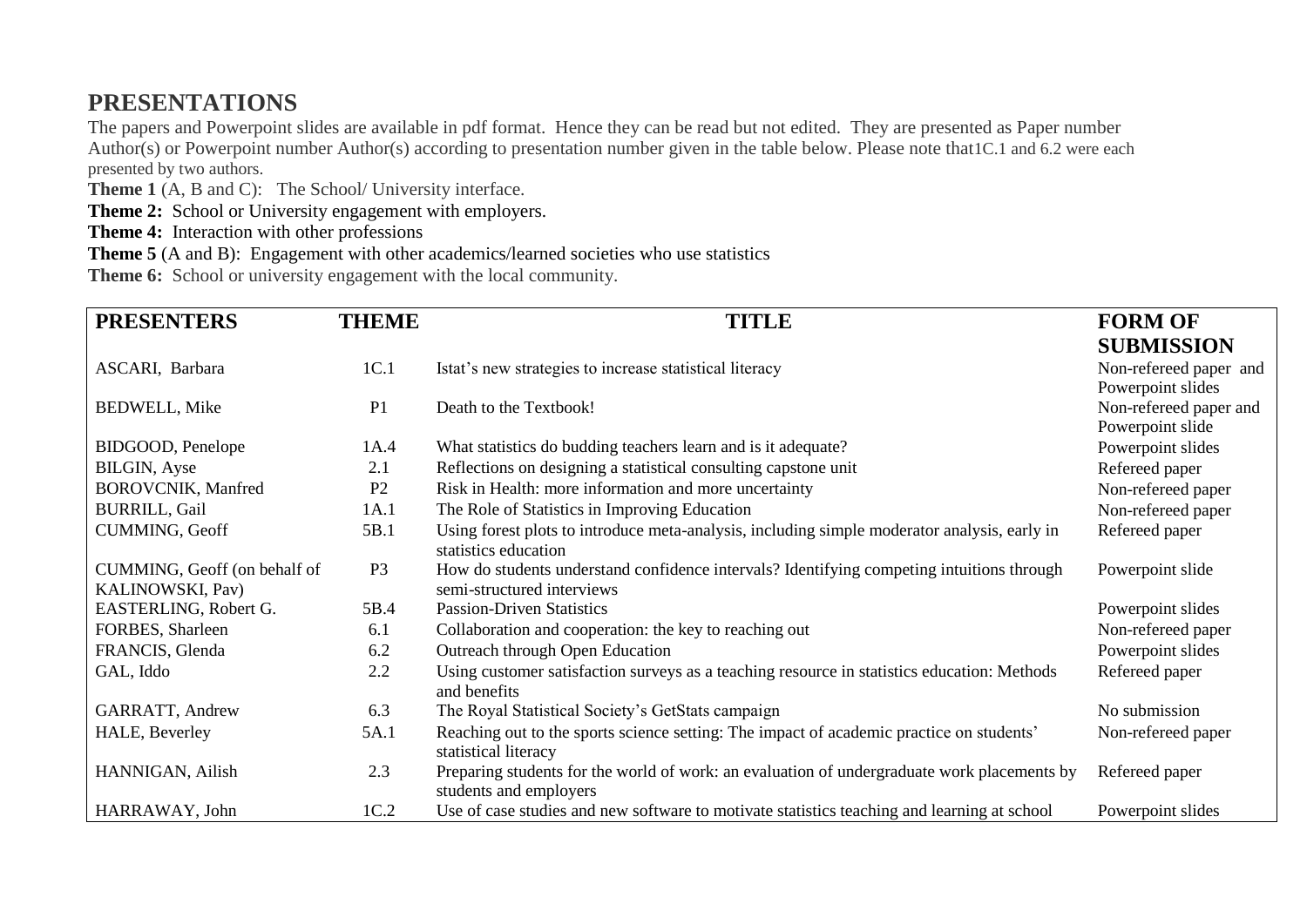|                                |                | and undergraduate university                                                                                           | (with abstract)        |
|--------------------------------|----------------|------------------------------------------------------------------------------------------------------------------------|------------------------|
| HASSAD, Rossi A.               | 5B.3           | Attitudinal Predictors of Reform-based Pedagogy in Introductory Statistics Education                                   | Powerpoint slides      |
| KO, Eun-Sung                   | <b>P4</b>      | Fifth graders' Consideration of Variability: In Measurement and Chance Situations                                      | Powerpoint slide       |
| LEAVY, Aisling                 | 1A.2           | Looking in classrooms: Improving the teaching and learning of statistics in primary                                    |                        |
|                                |                | classrooms                                                                                                             | Powerpoint slides      |
| LEE, Tae Rim                   | P <sub>5</sub> | <b>Smart Learning for Teaching Statistics</b>                                                                          | Powerpoint slide       |
| LEM, Stephanie                 | P <sub>6</sub> | Coordinating between histograms and box plots                                                                          | Refereed paper         |
| LIPSON, Kay                    | 6.2            | Outreach through Open Education                                                                                        | Powerpoint slides      |
| MACGILLIVRAY, Helen            | 5A.3           | Statistical thinking foundations for postgraduates across disciplines                                                  | Powerpoint slides      |
| MARRIOTT, John                 | 5B.2           | Teaching statistics through problem solving: using real time data retrieval                                            | Powerpoint slides      |
| <b>MARTINS, José Alexandre</b> | 1A.3           | Attitudes of Portuguese teachers towards statistics: a qualitative analysis                                            | Powerpoint slides      |
| MOLNAR, R. Adam                | 4.1            | Statistics and the Working Nurse                                                                                       | Non-refereed paper     |
| <b>MORTATI, Francesco</b>      | 1C.1           | Istat's new strategies to increase statistical literacy                                                                | Non-refereed paper and |
|                                |                |                                                                                                                        | Powerpoint slides      |
| NASCIMENTO, Maria Manuel       | P7             | wsd (2010)what A wonderful day!                                                                                        | Powerpoint slides      |
| NICHOLSON, James               | 1C.4           | What happens if non-overlapping universes collide? Reaching out into the statistical unknown                           | Powerpoint slides      |
|                                |                |                                                                                                                        | (with comments)        |
| NORTH, Delia                   | 1A.5           | Rolling out a sustainable program to upgrade statistics knowledge of in-service teachers                               | Powerpoint slides      |
|                                |                | through a TEAMWORK approach in South Africa                                                                            |                        |
| NWOSU, Chioma                  | 4.4            | Making statistics friendly to users                                                                                    | Non-refereed paper     |
| PARK, Min-Sun                  | 1B.1           | Comparison of Data Sets as a Precursor to Inferential Statistics                                                       | Non-refereed paper     |
| PAYNE, Brad                    | 1B.2           | Nappy Changing Challenge and Classroom Olympics: Competitive and cooperative hands on<br>data collection activities    | Non-refereed paper     |
| PONOMARENKO, Alexey            | P <sub>8</sub> | The new institution for the professional training of Russian speaking statisticians:                                   | No submission          |
|                                |                | International Institute for Training in Statistics, Moscow                                                             |                        |
| REFUGIO, Craig N.              | 6.5            | Statistical Literacy among Barangay Officials and Senior High School Students: A University<br><b>Outreach Program</b> | Non-refereed paper     |
| <b>SCHIELD, Milo</b>           | 6.4            | Teaching the Social Construction of Statistics                                                                         | Non-refereed paper     |
| SIROTIN, Viatcheslav           | 5A.2           |                                                                                                                        | Powerpoint slides      |
|                                |                | Teaching statistics to economists: Statistical Department in Higher School of Economics<br>(Moscow)                    |                        |
| STIRLING, Doug                 | 1C.3           | Mastery tests to cope with mixed backgrounds in an introductory statistics course                                      | Powerpoint slides      |
| SUNDEFELD, Maria Lucia         | 4.3            | An interactive methodology to teach sampling and statistical inference                                                 | Non-refereed paper     |
| TAM, Siu-Ming                  | 4.2            | Building statistical capability for evidence based decision making in the government sector:                           | Powerpoint slides      |
|                                |                | Initiatives of the Australian Bureau of Statistics                                                                     |                        |
| VEGA QUIRÓS, Maria M           | 1B.3           | Statistics in life and for life                                                                                        | Non-refereed paper     |
| VERHOEVEN, Pieternella         | 2.4            | Taking statistics outside the classroom: researching the community                                                     | Non-refereed paper     |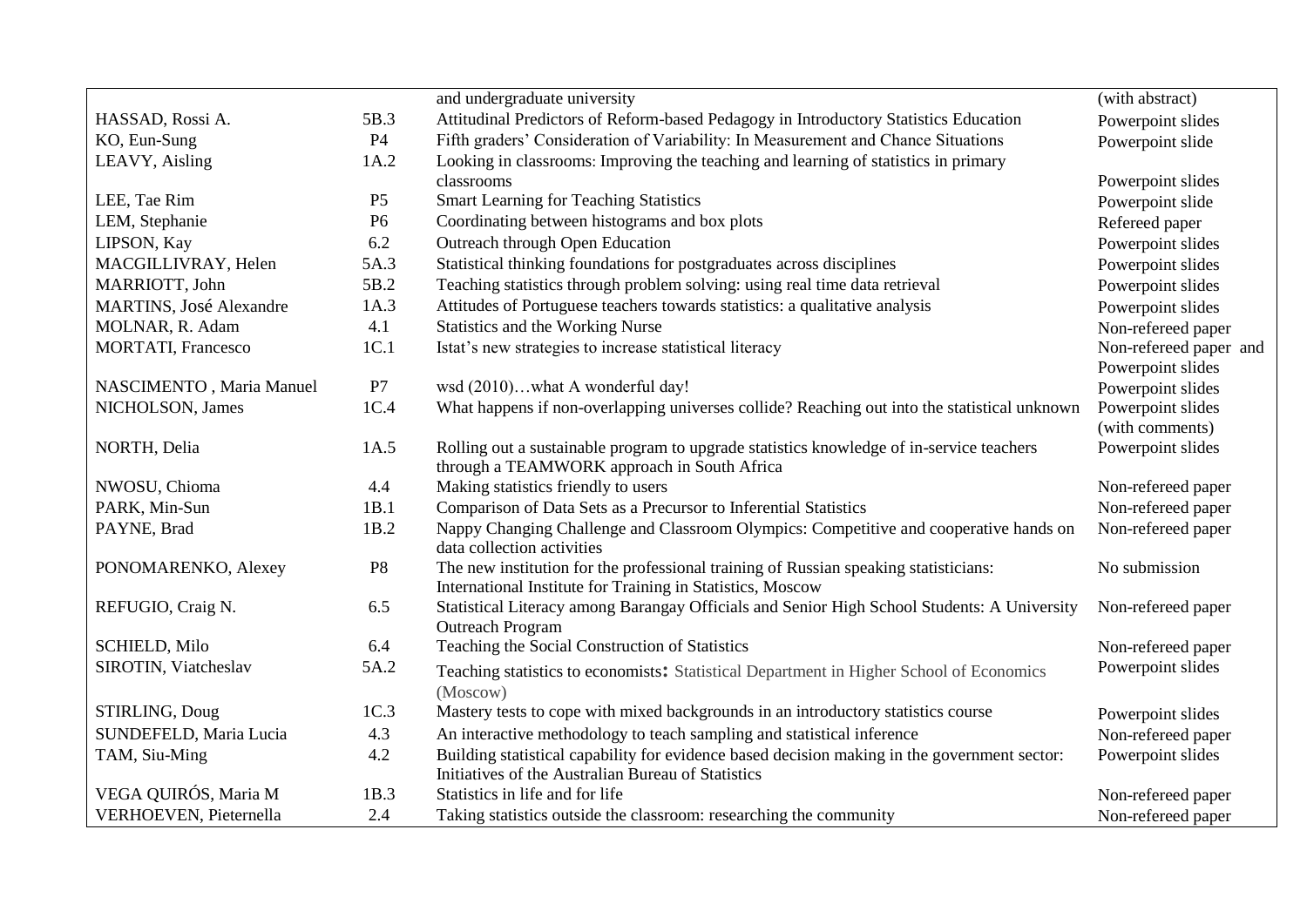| <b>DELEGATES</b>   |                          |                                 |                                                                                            |
|--------------------|--------------------------|---------------------------------|--------------------------------------------------------------------------------------------|
| <b>FAMILY NAME</b> | <b>FIRST NAME</b>        | <b>E-MAIL</b>                   | <b>AFFILIATION</b>                                                                         |
| Ascari             | <b>Barbara</b>           | ascari@istat.it                 | Istat - Instituto Nazionale di Statistica, Italy                                           |
| Bedwell            | Mike                     | Michael_Bedwell@hotmail.com     | <b>Bedwell Consultants</b>                                                                 |
| <b>Berrett</b>     | Candace                  | cberrett@stat.byu.edu           | Brigham Young University, USA                                                              |
| Bidgood            | Penelope                 | bidgood@kingston.ac.uk          | Kingston University, UK                                                                    |
| <b>Bilgin</b>      | Ayse                     | ayse.bilgin@mq.edu.au           | Macquarie University, Australia                                                            |
| Borovenik          | Manfred                  | Manfred.borovcnik@uni-klu.ac.at | University of Klagenfurt, Austria                                                          |
| <b>Bulmer</b>      | Michael                  | m.bulmer@uq.edu.au              | University of Queensland, Australia                                                        |
| <b>Burrill</b>     | Gail                     | burrill@msu.edu                 | Michigan State University, USA                                                             |
| Cumming            | Geoff                    | g.cumming@latrobe.edu.au        | La Trobe University, Australia                                                             |
| Easterling         | Robert                   | rgeaste@comcast.net             | retired                                                                                    |
| Eisenbach          | Ronit                    | ronit.eisenbach@huji.ac.il      | Tel-Aviv University, Israel                                                                |
| Forbes             | Sharleen                 | Sharleen.forbes@stats.govt.nz   | Victoria University of Wellington and Statistics New Zealand                               |
| Francis            | Glenda                   | gfrancis@swin.edu.au            | Swinburne University of Technology, Australia                                              |
| Gal                | Iddo                     | iddo@research.haifa.ac.il       | University of Haifa, Israel                                                                |
| Garratt            | Andrew                   | a.garratt@rss.org.uk            | The Royal Statistical Society, UK                                                          |
| Greliche           | <b>Nicolas</b>           | nicolas.greliche@upmc.fr        | Université Paris 11, France                                                                |
| Hale               | Beverley                 | B.Hale@chi.ac.uk                | University of Chichester, UK                                                               |
| Hannigan           | Ailish                   | Ailish.hannigan@ul.ie           | University of Limerick, Ireland                                                            |
| Harraway           | John                     | jharraway@maths.otago.ac.nz     | University of Otago, New Zealand                                                           |
| Hassad             | Rossi                    | Rhassad@mercy.edu               | Mercy College, New York, USA                                                               |
| Hirose             | Tsuyoshi                 | hirose@rikkyo.ac.up             | Rikkyo University, Japan                                                                   |
| Hwang              | Hyun-Sik                 | hshwang2@korea.kr               | Statistical Training Institute, Korea                                                      |
| Ko                 | Eun-Sung                 | kes-7402@hanmail.net            | Seoul National University, Korea                                                           |
| Leavy              | Aisling                  | aisling.leavy@mic.ul.ie         | Mary Immaculate College, University of Limerick, Ireland                                   |
| Lee                | Tae Rim                  | trlee@knou.ac.kr                | Korea National Open University, Korea                                                      |
| Lem                | Stephanie                | stephanie.lem@ped.kuleuven.be   | Katholieke Universiteit Leuven, Belgium                                                    |
| Lipson             | Kay                      | klipson@swin.edu.au             | Swinburne University of Technology, Australia                                              |
| MacGillivray       | Helen                    | h.macgillivray@qut.edu.au       | Queensland University of Technology, Australia                                             |
| Marriott           | John                     | john.marriott@rsscse.org.uk     | The Royal Statistical Society Centre for Statistical Education,<br>Plymouth University, UK |
| <b>Martins</b>     | José Alexandre           | jasvm@sapo.pt                   | Instituto Politécnico da Guarda, Portugal                                                  |
| Molnar             | Adam                     | amolnar@bellarmine.edu          | Bellarmine University, USA                                                                 |
| Mortati            | <b>Francesco Michele</b> | mortati@istat.it                | Istat - Instituto Nazionale di Statistica, Italy                                           |